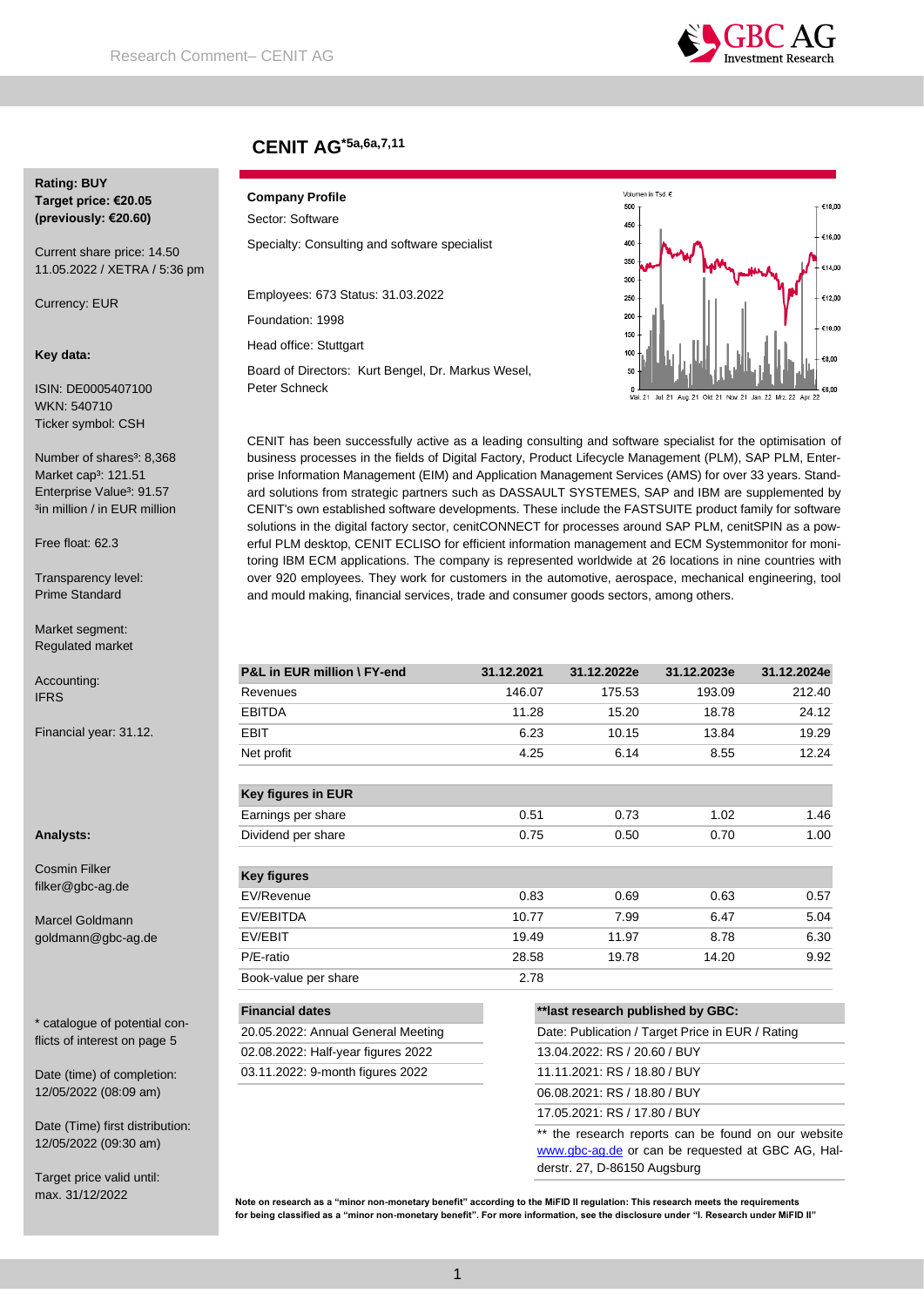

# **Q1 2022: Revenues slightly up, earnings slightly down year-on-year; inorganic effects not yet included; we confirm our forecasts; price target changes due to higher WACC; BUY rating confirmed**

| in $\epsilon$ m | Q1 2019 | Q1 2020 | Q1 2021  | Q1 2022 |
|-----------------|---------|---------|----------|---------|
| Revenues        | 41.24   | 39.23   | $34.21*$ | 35.40   |
| <b>EBITDA</b>   | 2.31    | 2.34    | 0.83     | 0.73    |
| EBITDA-margin   | 5.6%    | 6.0%    | 2.4%     | 2.1%    |
| EBIT            | 0.85    | 0.81    | $-0.52$  | $-0.39$ |
| EBIT-margin     | 2.0%    | 2.1%    | $-1.5%$  | $-1.1%$ |
| Net profit      | 0.59    | 0.47    | $-0.51$  | $-0.60$ |

*Sources: Cenit AG; GBC AG; Previous year's value adjusted for change in balance sheet (principal to agent)*

# **Sales and earnings development Q1 2022**

The seasonal sales trend of CENIT AG is usually characterised by lower sales revenues in the first quarter, while the fourth quarter makes the largest contribution to sales. In the past six business years, the first quarter contributed 23.6% and the fourth quarter 27.4% to annual sales. This should also be the case in the current business year, especially since there were still pandemic-related restrictions at the beginning of the year. In this environment, CENIT AG succeeded in slightly increasing the previous year's sales by 3.5% to € 35.40 million (previous year: € 34.21 million). According to the company, this was due in particular to the increased consulting and service business, which rose significantly by € 1.25 million to € 10.27 million (Q1 2021: € 9.02 million) compared to the same period of the previous year. Among other things, orders from the aerospace sector contributed to this. In parallel, both sales of CENIT software and sales of third-party software remained almost unchanged compared to the previous year.



# **Sales in the first quarter (in € million)**

Despite a slight increase in sales, CENIT AG shows a slight decline in EBITDA to  $\epsilon$  0.73 million (Q1 2021:  $\epsilon$  0.83 million). The resulting increase in operating expenses is primarily due to the discontinuation of short-time working allowances, which reduced personnel expenses by around  $\epsilon$  0.8 million in the first quarter of 2021. In addition, there was an increase in other operating expenses of  $\epsilon$  0.37 million due to inflation. The fact that the operating result did not fall more strongly against this background was due to the renewed increase in gross profit by  $\epsilon$  0.90 million. The declining development of EBITDA is also reflected at the level of the result for the period, which was below the previous year's value at € -0.60 million (Q1 2021: € -0.51 million) after minorities.

*Sources: CENIT AG; GBC AG*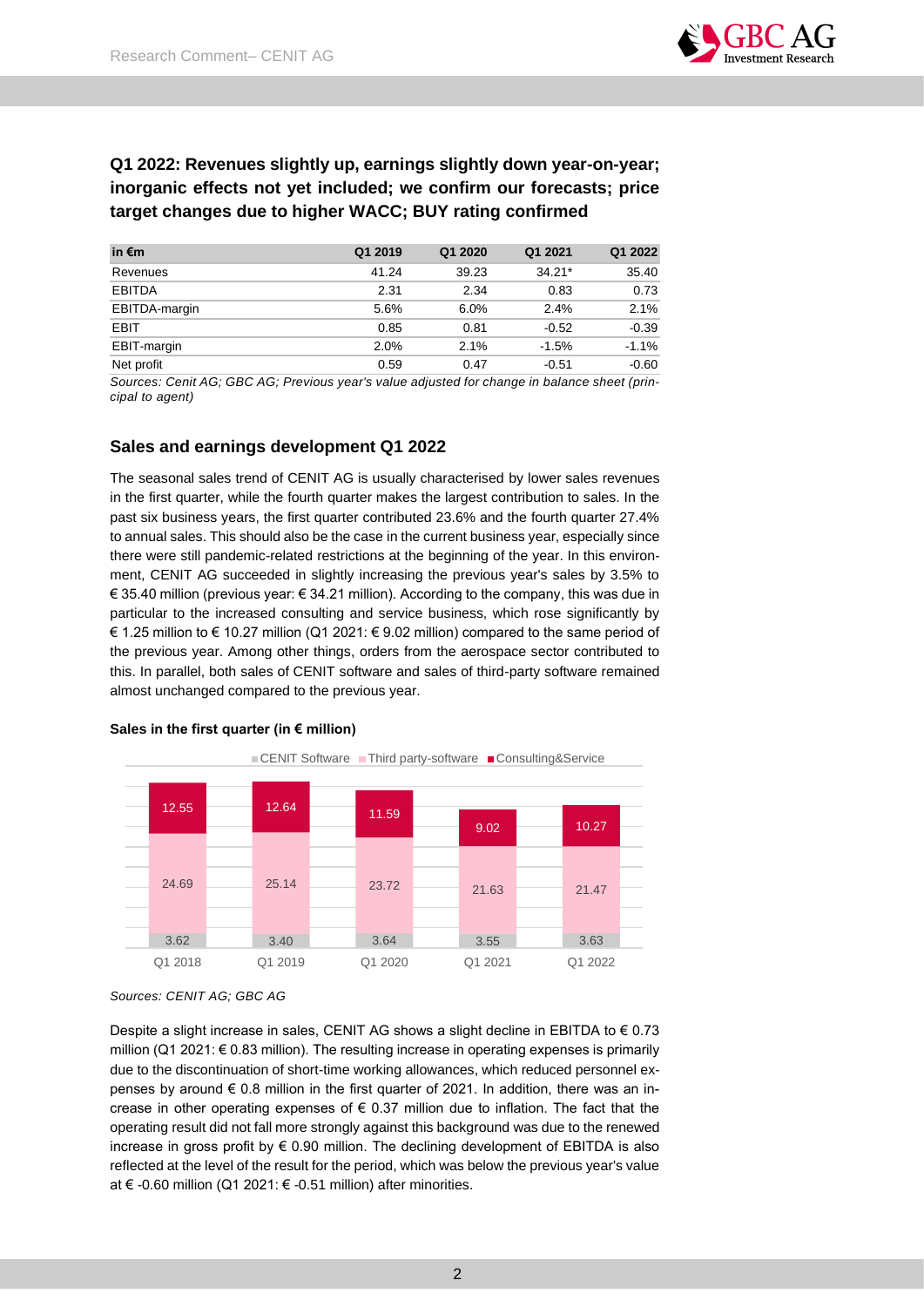

The strong increase in the operating cash flow to  $\epsilon$  11.20 million (PY:  $\epsilon$  7.68 million), which led to an increase in cash and cash equivalents to € 36.71 million (31.12.21: € 26.36 million), is particularly worth mentioning. In addition to the inflow of liquidity from the operative business (€ 0.28 million), CENIT AG, as usual in the first quarter, received payments for which services will be rendered in the course of the year.

# **Forecasts and acquisition of ISR Information Products AG**

After the balance sheet date of 31 March 2022, CENIT AG acquired a majority interest in ISR Information Products AG ("ISR" for short). Although the consolidation is retroactive to 01.01.2022, the figures for the first quarter of 2022 do not yet include any inorganic effects. ISR Information Products AG is a full-service provider for analytics and process digitalisation with headquarters in Braunschweig. With its product portfolio, which comprises the business areas "Analytics & Insights", "SAP Information Management", "Digital Operations" and "Application Management", ISR supports customers in the design and implementation of analytical systems and digital end-to-end processes using cloud-based SaaS solutions. One such solution is ISR's "Buildsimple", an A.I. platform for the cloud distribution of document management solutions.

With the acquisition of ISR, CENIT AG's EIM division will be significantly expanded in terms of both personnel and operating figures. With the addition of around 200 ISR employees, CENIT AG, with a total of 300 experts, will advance to become a leading provider in the field of information management and document logistics in the DACH region. In customer acquisition, larger customers can thus be addressed from this partnership.

According to preliminary figures, ISR generated sales revenues of € 22.8 million and an EBIT of  $\epsilon$  3.2 million (EBIT margin: 14.0%) in the past business year. With the profitability significantly above the group-wide EBIT margin of the CENIT Group, CENIT should already show a general margin improvement at the time of consolidation (01.01.2022). The purchase price for 74.9% of the ISR shares amounts to  $\epsilon$  28 million. For the remaining 25.1%, CENIT will be granted pre-emption rights and purchase options and the sellers will be granted put options.

With the announcement of the ISR takeover, the CENIT management had increased the forecast for the current business year 2022, which has now been confirmed in the Q1 reporting. Sales revenues of  $\epsilon$  170 million and an EBIT of approximately  $\epsilon$  9 million are still expected. We had already taken this into account in our forecasts in our research study (Anno) of 13 April 2022. Therefore, we are keeping our previous forecasts unchanged.

The input data of our DCF valuation model also remain unchanged. However, in view of the current interest rate development, we increase the risk-free interest rate to 0.40% (previously: 0.25%), resulting in a higher weighted average cost of capital WACC of 7.75% (previously: 7.60%). Solely due to this effect, the price target is reduced to  $\epsilon$  20.05 (previously: € 20.60). We continue to give the rating BUY.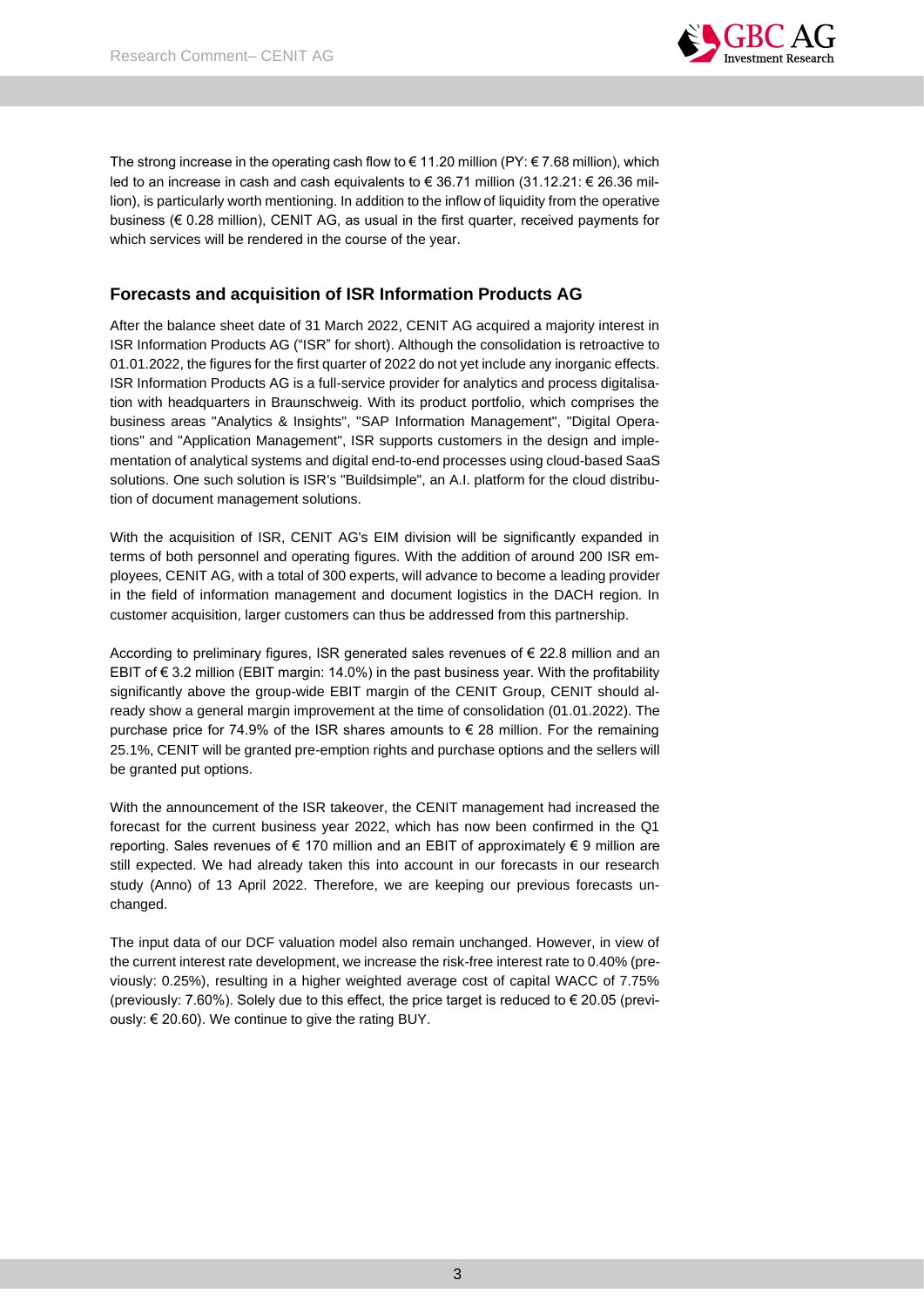

# **ANNEX**

# **I.**

# **Research under MiFID II**

1. There is a contract between the research company GBC AG and the issuer regarding the independent preparation and publication of this research report on the issuer. GBC AG is remunerated for this by the issuer.

2. The research report is simultaneously made available to all interested investment services companies.

## **II.**

## **Section 1 Disclaimer and exclusion of liability**

This document is intended solely for information purposes. All data and information in this study come from sources that GBC regards as reliable. In addition, the authors have taken every care to ensure that the facts and opinions presented here are appropriate and accurate. Nevertheless, no guarantee or liability can be accepted for their correctness – whether explicitly or implicitly, In addition, all information may be incomplete or summarised. Neither GBC nor the individual authors accept liability for any damage which may arise as the result of using this document or its contents, or in any other way in this connection.

We would also point out that this document does not constitute an invitation to subscribe to nor to purchase any securities and must not be interpreted in this way. Nor may it nor any part of it be used as the basis for a binding contract of any kind whatsoever. or be cited as a reliable source in this context. Any decision relating to the probable offer for sale of securities for the company or companies discussed in this publication should be taken solely on the basis of information in the prospectuses or offer documents which are issued in relation to any such offer.

GBC does not provide any guarantee that the indicated returns or stated target prices will be achieved. Changes to the relevant assumptions on which this document is based can have a material impact on the targeted returns. Income from investments is subject to fluctuations. Investment decisions should always be made with the assistance of an investment advisor. This document cannot replace the role of an advisor.

## Sale outside the Federal Republic of Germany:

This publication, if sold in the UK, may only be made available to those persons who, in the meaning of the Financial Services Act 1986 are authorised and exempt, or persons as defined in section 9 (3) of the Financial Services Act 1986 (Investment Advertisement) (Exemptions) Decree 1988 (amended version) and must not be transmitted directly or indirectly to other persons or groups of persons.

Neither this document nor any copy of it may be taken into, transferred to or distributed within the United States of America or its territories and possessions. The distribution of this document in Canada, Japan or other jurisdictions may be restricted by law, and persons who come into possession of this publication should find out about any such restrictions and respect them. Any failure to respect these restrictions may represent a breach of the US, Canadian or Japanese securities laws or laws governing another jurisdiction.

By accepting this document you accept all disclaimers of liability and the restrictions cited above.

You can find the details of this disclaimer/exclusion of liability at: **[http://www,gbc-ag,de/de/Disclaimer](http://www.gbc-ag.de/de/Disclaimer.htm)**

## **Legal information and disclosures as required by section 85 of Securities Trading Act (WpHG) and Financial Analysis Directive (FinAnV)**

This information can also be found on the internet at the following address: **http://www,gbc-ag,de/de/Offenlegung,htm**

## **Section 2 (I) Updates**

A detailed update of the present analysis/analyses at any fixed date has not been planned at the current time. GBC AG reserves the right to update the analysis without prior notice.

## **Section 2 (II) Recommendation/ Classifications/ Rating**

Since 1/7/2006 GBC AG has used a 3-level absolute share rating system. Since 1/7/2007 these ratings relate to a time horizon of a minimum of 6 to a maximum of 18 months. Previously the ratings related to a time horizon of up to 12 months. When the analysis is published, the investment recommendations are defined based on the categories described below, including reference to the expected returns. Temporary price fluctuations outside of these ranges do not automatically lead to a change in classification, but can result in a revision of the original recommendation.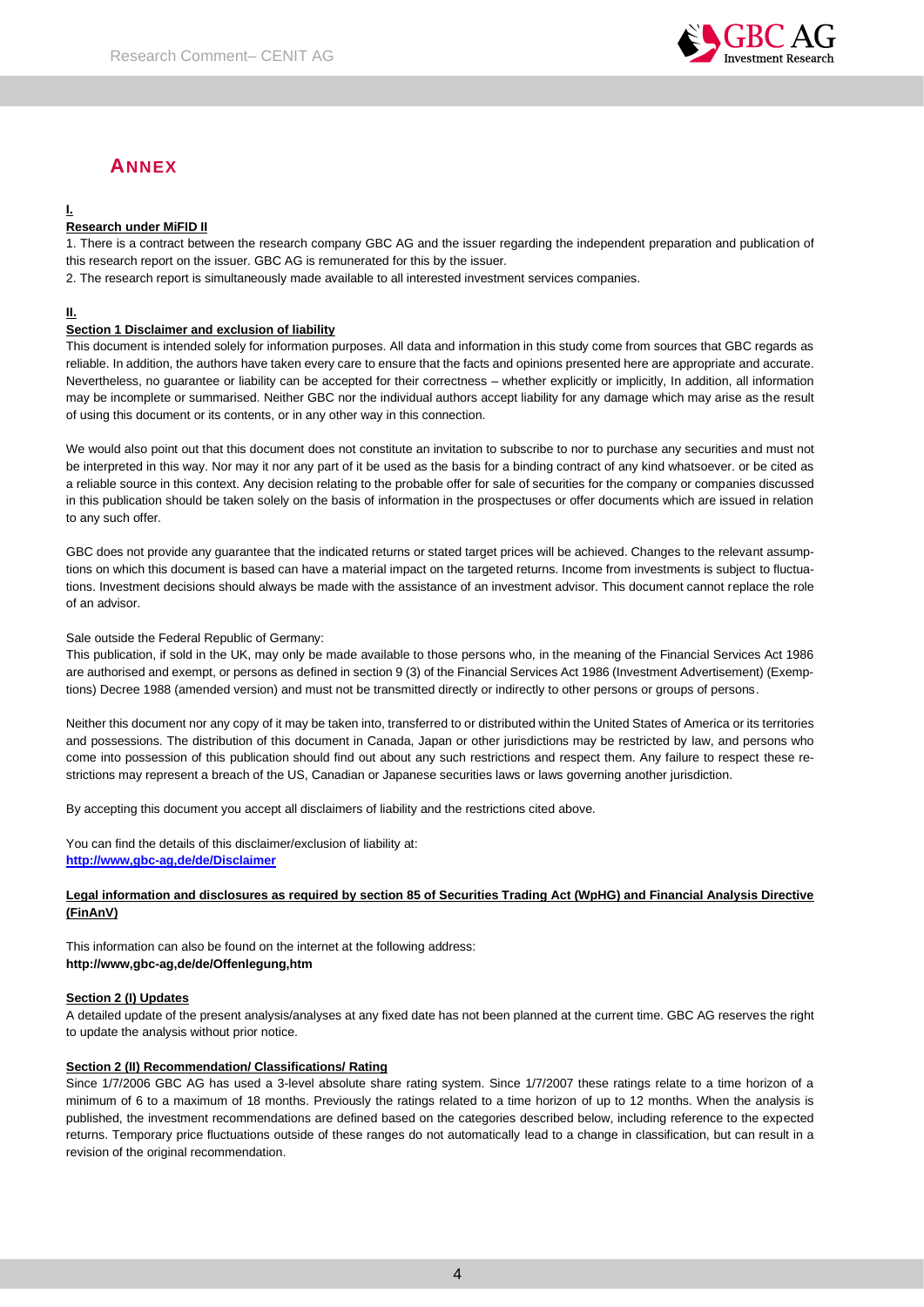

#### **The recommendations/ classifications/ ratings are linked to the following expectations:**

| <b>BUY</b>  | The expected return, based on the derived target price, incl. dividend payments within the<br>relevant time horizon is $\geq 10\%$ .             |
|-------------|--------------------------------------------------------------------------------------------------------------------------------------------------|
| <b>HOLD</b> | The expected return, based on the derived target price, incl. dividend payments within the<br>relevant time horizon is $> -10\%$ and $< +10\%$ . |
| SELL        | The expected return, based on the calculated target price, incl. dividend payments within<br>the relevant time horizon, is $\epsilon$ = -10%.    |

GBC AG's target prices are determined using the fair value per share, derived using generally recognised and widely used methods of fundamental analysis, such as the DCF process, peer-group benchmarking and/or the sum-of-the-parts process. This is done by including fundamental factors such as e.g. share splits, capital reductions, capital increases, M&A activities, share buybacks, etc.

#### **Section 2 (III) Past recommendations**

Past recommendations by GBC on the current analysis/analyses can be found on the internet at the following address: [http://www.gbc-ag.de/de/Offenlegung](http://www.gbc-ag.de/de/Offenlegung.htm)

#### **Section 2 (IV) Information basis**

For the creation of the present analysis/analyses publicly available information was used about the issuer(s) (where available, the last three published annual and quarterly reports, ad hoc announcements, press releases, share prospectuses, company presentations, etc.) which GBC believes to be reliable. In addition, discussions were held with the management of the company/companies involved, for the creation of this analysis/these analyses, in order to review in more detail the information relating to business trends.

#### **Section 2 (V) 1, Conflicts of interest as defined in section 85 of the Securities Trading Act (WpHG)**

GBC AG and the analysts concerned hereby declare that the following potential conflicts of interest exist for the company/companies described, at the time of this publication, and in so doing meet the requirements of section 85 of the Securities Trading Act (WpHG). A detailed explanation of potential conflicts of interest is also listed in the catalogue of potential conflicts of interest under section 2 (V) 2.

## **In relation to the security or financial instrument discussed in this analysis the following possible conflict of interest exists: (5a,6a,7,11)**

#### **section 2 (V) 2, Catalogue of potential conflicts of interest**

(1) At the time of publication, GBC AG or a legal entity affiliated with it holds shares or other financial instruments in the company analysed or the financial instrument or financial product analysed. (2) This company holds over 3% of the shares in GBC AG or a legal person connected to them.

(3) GBC AG or a legal person connected to them is a market maker or designated sponsor for the financial instruments of this company. (4) GBC AG or a legal person connected to them has, over the previous 12 months, organised or played a leading role in the public issue of financial instruments for this company.

(5) a) GBC AG or a legal entity affiliated with it has concluded an agreement with this company or issuer of the analysed financial instrument in the previous 12 months on the preparation of research reports for a fee. Under this agreement, the draft financial analysis (excluding the valuation section) was made available to the issuer prior to publication.

(5) b) After receiving valid amendments by the analysed company or issuer, the draft of this analysis was changed.

(6) a) GBC AG or a legal entity affiliated with it has concluded an agreement with a third party in the previous 12 months on the preparation of research reports on this company or financial instrument for a fee. Under this agreement, the third party and/or company and/or issuer of the financial instrument has been given access to the draft analysis (excluding the valuation section) prior to publication.

(6) b) After receiving valid amendments by the third party or issuer, the draft of this analysis was changed.

(7) The analyst responsible for this report holds shares or other financial instruments of this company at the time of publication.

(8) The analyst responsible for this company is a member of the company's Executive Board or Supervisory Board.

(9) The analyst responsible for this report received or purchased shares in the company analysed by said analyst, prior to the time of publication.

(10) GBC or a related legal party has closed an agreement with the underlying company regarding consulting services during the previous 12 months.

(11) GBC or a related legal party has a significant financial interest in the analysed company, for example to get mandated by the analysed company or to provide any kind of services (such as the organization of fairs, roundtables, road shows, etc.).

(12) At the time of the financial analysis, the analysed company is in a financial instrument or financial product (e.g. certificate, fund, etc.) managed or advised by GBC AG or its affiliated legal entity.